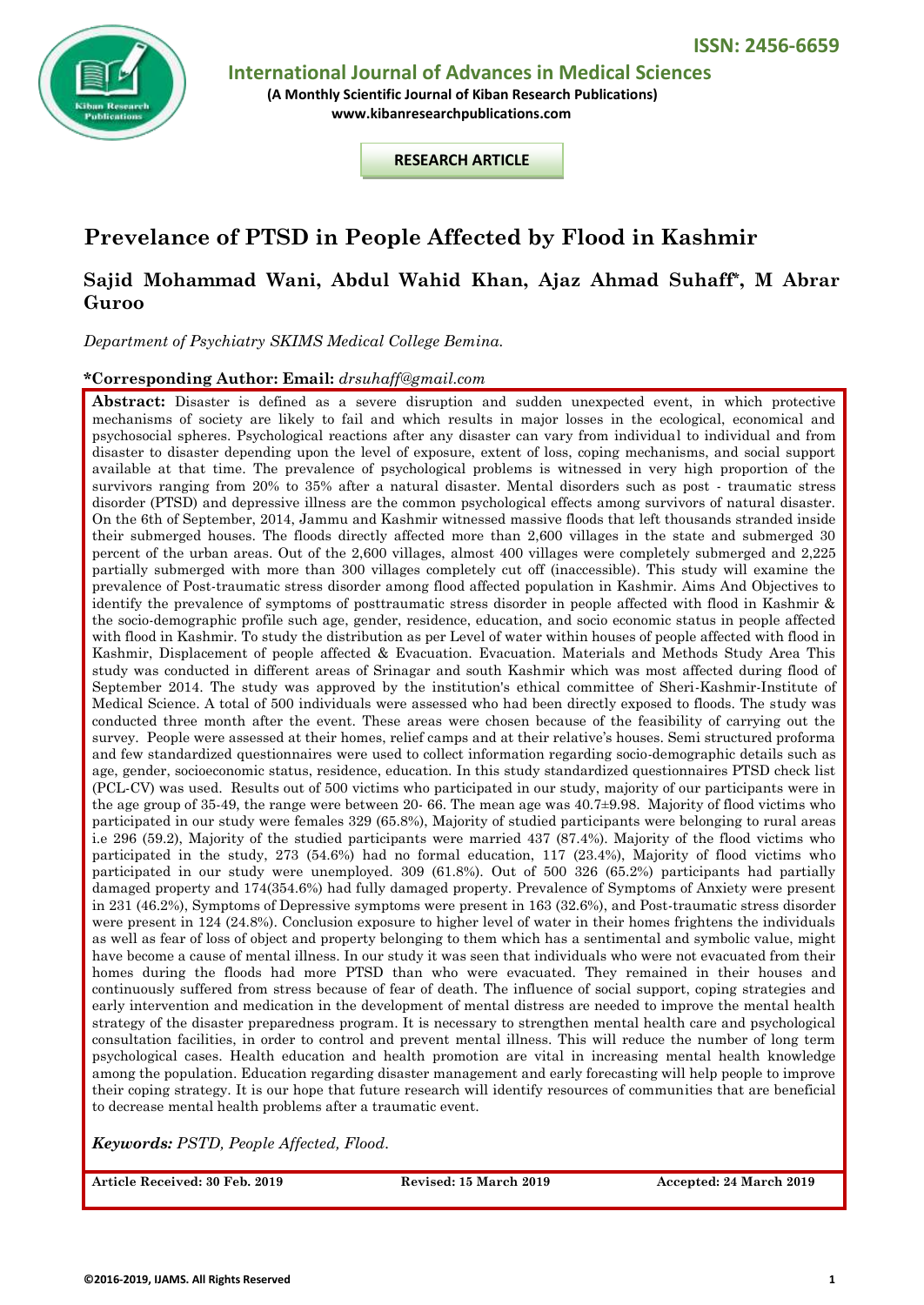## **Introduction**

Disaster is defined as a severe disruption and sudden unexpected event, in which protective mechanisms of society are likely to fail and which results in major losses in the ecological, economical and psychosocial spheres [1].Disasters, depending on their sources, have been classified as either natural disasters and manmade. Natural disasters include volcano eruptions, tsunami, earthquake, etc. The effects of disaster on an individual or group of individuals can have several dimensions, physical, psychological, financial and social.

There can be physical injuries, death, loss of homes, loss of job and disruption in social relationships. Besides the physical loss, it also has a massive impact on individual's mental health. Psychological reactions after any disaster can vary from individual to individual and from disaster to disaster depending upon the level of exposure, extent of loss, coping mechanisms, and social support available at that time [2].

The prevalence of psychological problems is witnessed in very high proportion of the survivors ranging from 20% to 35% after a natural disaster. Mental disorders such as post - traumatic stress disorder (PTSD) and depressive illness are the common psychological effects among survivors of natural disaster.

India, due to its location and geo-climatic conditions, is one of the most disaster- prone areas of the world. About 58.7 % of the total land mass is prone to earthquakes of moderate to very high intensity. About 40 million hectares, or 12% of land in India is prone to floods, and 68 % of the land is vulnerable to drought [3]. Post traumatic stress disorder (PTSD) is a common disorder among victims of various disasters such as road traffic accidents, violent crimes, hurricanes, earthquakes and floods. PTSD is also a severe and complex disorder precipitated by exposure to psychologically distressing events.

It is characterized by persistent intrusive memories about the traumatic event, persistent avoidance of stimuli associated with the trauma and persistent symptoms of increased arousal. These disorders occur due to effect of witnessing destructions of life and property. It can affect anyone at any age and occur as a result of natural or man-made disaster like flood, fire, war, imprisonment, rape etc [4]. On the 6th of September, 2014, Jammu and Kashmir witnessed massive floods that left thousands stranded inside their submerged houses.

The floods directly affected more than 2,600 villages in the state and submerged 30 percent of the urban areas. Out of the 2,600 villages, almost 400 villages were completely submerged and 2,225 partially submerged with more than 300 villages completely cut off (inaccessible). 10 out of the 22 districts were badly hit with the districts in South Kashmir experiencing severe devastation. People witnessed loss of human lives, vehicles and animals were floating in the flood, buildings and bridges got collapsed.

Over 10,000 animals and 33,000 sheep and got perished in the floods [5].There have been many researches done on the impact of disaster on mental wellbeing but there is disparity in research practices, prevailing policies, and the services provided in developing countries like India depriving the vast majority of the benefit of modern psychiatric treatments.

In light of scanty research on the topic of the impact of floods remains unclear. In an attempt to address this gap, this study will examine the prevalence of Post-traumatic stress disorder among flood affected population in Kashmir. In addition to it, role of risk factors particularly incident management variables, has been included in the study as these can be modified or addressed in the future to minimize the psychosocial impacts associated with flooding.

## **Aims and Objectives**

- To identify the prevalence of symptoms of posttraumatic stress disorder in people affected with flood in Kashmir.
- To study the socio-demographic profile such age, gender, residence, education, and socio economic status in people affected with flood in Kashmir.
- To study the distribution as per
- Level of water within houses of people affected with flood in Kashmir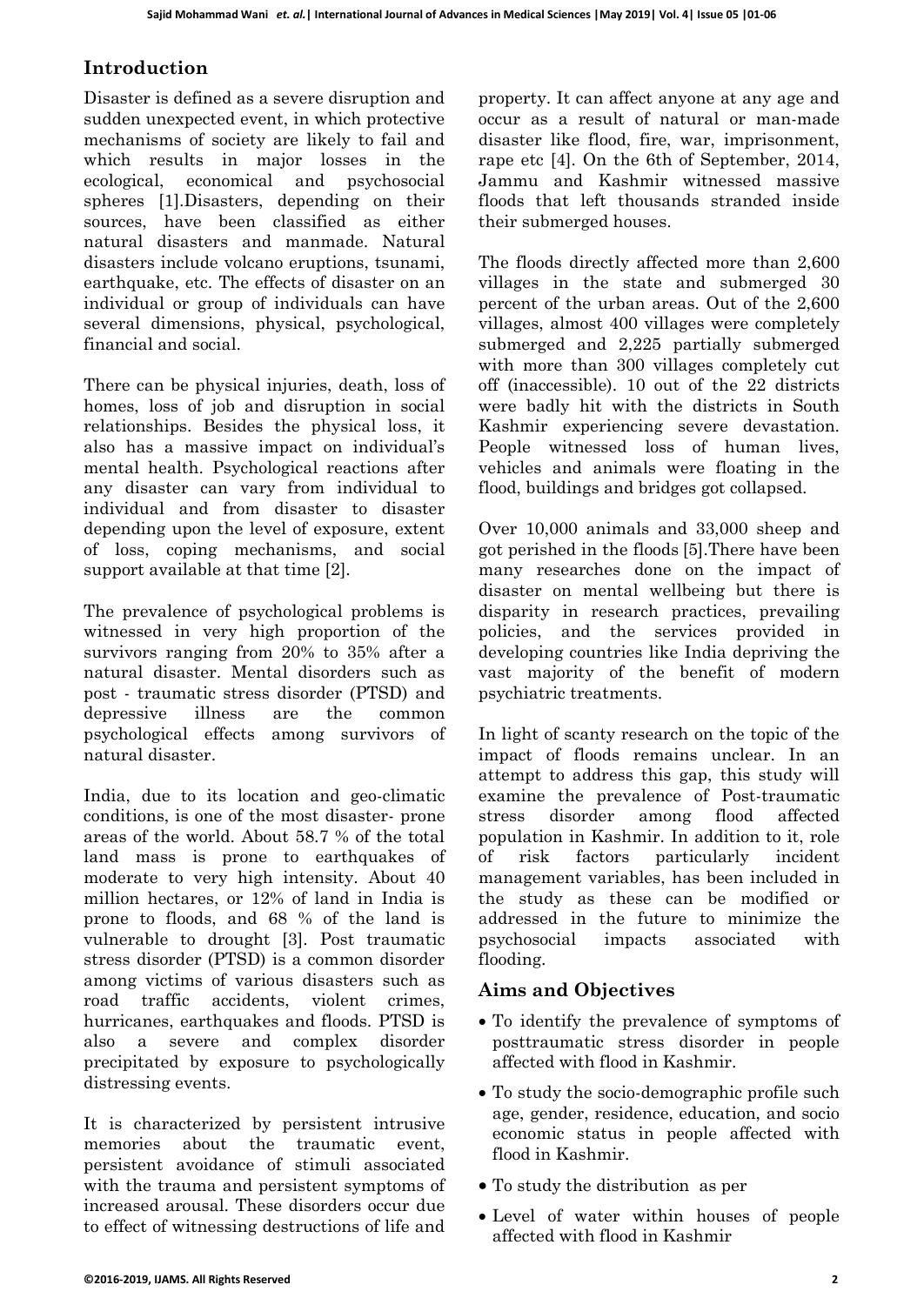- Displacement of people affected.
- Evacuation.

## **Materials and Methods**

### **Study Area**

This study was conducted in different areas of Srinagar and south Kashmir which was most affected during flood of September 2014. The study was approved by the institution's ethical committee of Sheri-Kashmir-Institute of Medical Science. A total of 500 individuals were assessed who had been directly exposed to floods. Variables include; flooding, displacement and evacuation. Each of these variables was assessed by certain questions.

## **Flooding**

The presence of water in

- street or garden outside the house;
- below floor level in the ground floor rooms;
- Above floor level in ground floor rooms).

#### **Displacement**

Was measured by the question: 'did you have to move out of your home and could be answered by 'yes' or 'no.'

#### **Evacuation**

- Request to evacuate
- Request made and refused.

**Table 1: Sociodemographic profile**

#### **Interview Schedules**

The study was conducted three month after the event. These areas were chosen because of the feasibility of carrying out the survey. The aim, reason and procedure for conducting the study were explained to the victims of flood. Confidentiality of information was assured, and then informed consent signed by them was obtained.

#### **Participants**

This study was conducted in different areas of Srinagar and south Kashmir which was most affected during flood of September 2014. 500 individuals were assessed who had been directly exposed to floods. The study included both males and females. People were assessed at their homes, relief camps and at their relative's houses.

This study was conducted in order to study the prevalence of symptoms of PTSD among the people affected with flood. Semi structured proforma and few standardized questionnaires were used to collect information regarding socio-demographic details such as age, gender, socioeconomic status, residence, education. In this study standardized questionnaires PTSD check list  $(PCL-CV)$  was used [6, 7].

The scale was translated to Urdu language and then was back translated to English with the help of department of linguistic university of Kashmir. If there was a problem in understanding, then the proforma and questionnaire were explained verbally. In case the participants were not literate then whole proforma and questionnarie was read in the language they understood. PTSD check list (PCL-C)

### **Results**

| Age (years)    |           |            |
|----------------|-----------|------------|
|                | Frequency | Percentage |
| $20\mbox{-}34$ | 132       | 26.4       |
| 35-49          | 269       | 53.8       |
| $\geq 50$      | 99        | 19.8       |
| Total          | 500       | 100        |
| Gender         |           |            |
|                |           |            |
| Male           | 171       | 34.2       |
| <b>FEMALE</b>  | 329       | 65.8       |
| Residence      |           |            |
| Rural          | 296       | 59.2       |
| Urban          | 204       | 40.8       |
| Occupation     |           |            |
| Employed       | 105       | 21         |
| Unemployed     | 309       | 61.8       |
| Labour         | $36\,$    | 7.2        |
| Student        | $50\,$    | $10\,$     |
| Education      |           |            |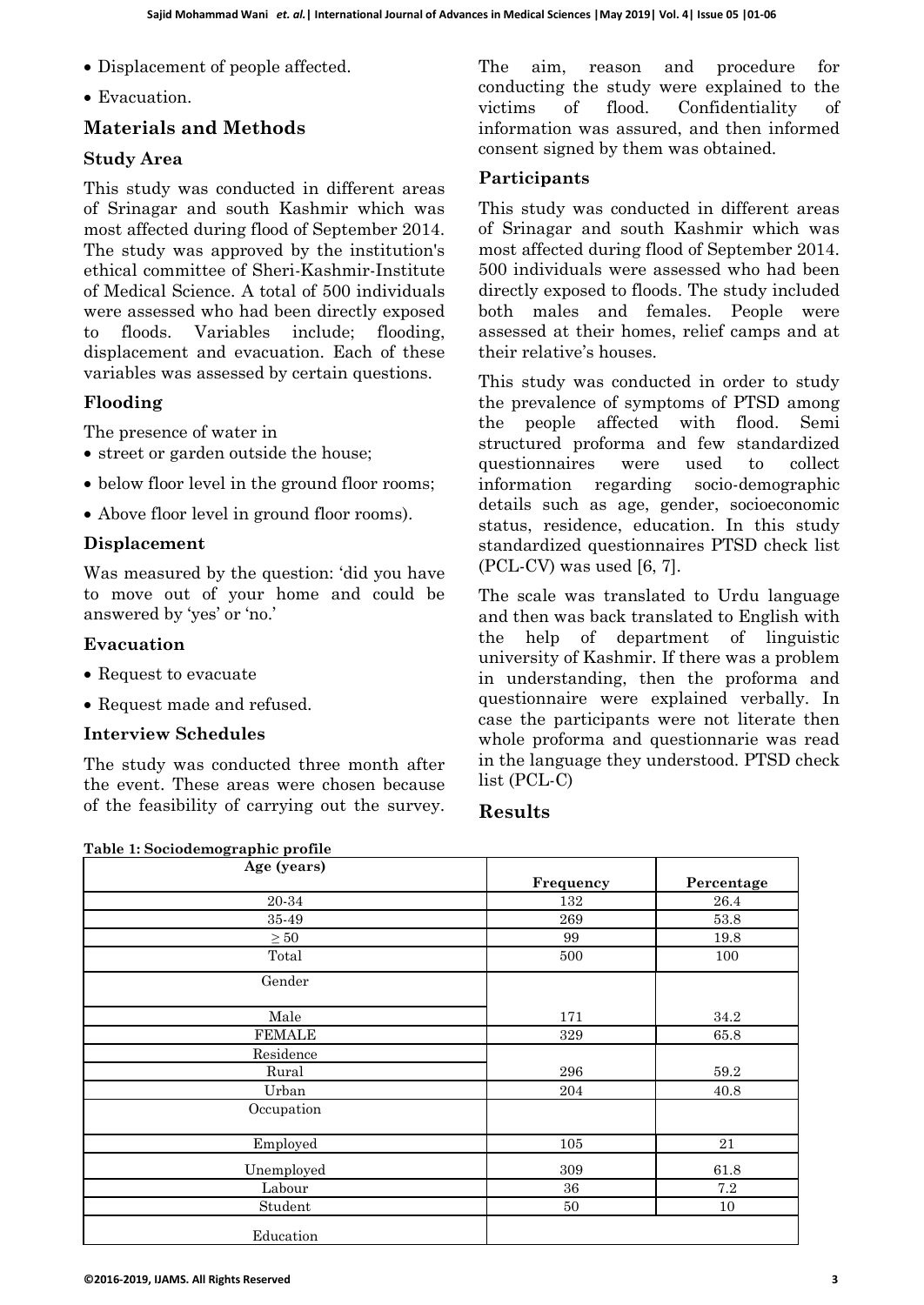| No Formal Education | 273 | 54.6 |
|---------------------|-----|------|
| Primary             | 16  | 3.2  |
| Secondary           | 117 | 23.4 |
| Graduate            | 64  | 12.8 |
| Post Graduate       | 30  |      |
| Marital status      |     |      |
| Married             | 437 | 87.4 |
| Unmarried           | 63  | 12.6 |

#### **Table 2: Prevalence of post-traumatic stress disorder in studied flood victims**

| Prevalence of Post Traumatic stress disorder in studied flood victims |                 |           |            |  |  |
|-----------------------------------------------------------------------|-----------------|-----------|------------|--|--|
|                                                                       | <b>Symptoms</b> | Frequency | Percentage |  |  |
| Present<br>PTSD<br>Absent                                             |                 | 24        | 24.8       |  |  |
|                                                                       |                 | 376       | 75.2       |  |  |

Out of 500 participants, Prevalence of Post-traumatic stress disorder was present in 124 (24.8%)

#### **Table 3: Showing association of PTSD with age and gender in studied flood victims**

| Showing association of PTSD with age and gender in studied flood victims |           |                     |         |                    |         |               |
|--------------------------------------------------------------------------|-----------|---------------------|---------|--------------------|---------|---------------|
| Demographic Variables                                                    |           | <b>PTSD Present</b> |         | <b>PTSD Absent</b> |         |               |
|                                                                          |           | No.                 | $%$ age | No.                | $%$ age | P-value       |
| Age (years)                                                              | 20-34     |                     | 10.6    | 118                | 89.4    | $\leq 0.001*$ |
|                                                                          | 35-49     | 85                  | 31.6    | 184                | 68.4    |               |
|                                                                          | $\geq 50$ | 25                  | 25.3    | 74                 | 74.7    |               |
| Gender                                                                   | Male      | 19                  | 11.1    | 152                | 88.9    | $\leq 0.001*$ |
|                                                                          | Female    | 105                 | 31.9    | 224                | 68.1    |               |

\*Statistically Significant Difference (P-value<0.05) The above results show that PTSD were more present in age group 35-46years in 85 (31.6%) victims and more in females 105(31.9%) than males 19(11.1%) and is statistically significant (P-value = < 0.001\*)

| <b>Exposure Variables</b> |                                | <b>PTSD Present</b> |         | <b>PTSD</b> Absent |         |               |
|---------------------------|--------------------------------|---------------------|---------|--------------------|---------|---------------|
|                           |                                | No.                 | $%$ age | No.                | $%$ age | P-value       |
| Level of water            | Above Floor Level<br>$n=(230)$ | 88                  | 38.3    | 142                | 61.7    | $\leq 0.001*$ |
|                           | Below Floor Level<br>$n=(232)$ | 35                  | 15.1    | 197                | 84.9    |               |
|                           | Outside House<br>$n=(38)$      | $\mathbf{1}$        | 2.6     | 37                 | 97.4    |               |
| Evacuated                 | Yes<br>$n=(379)$               | 62                  | 16.4    | 317                | 83.6    | $\leq 0.001*$ |
|                           | $\rm No$<br>$n=(121)$          | 62                  | 51.2    | 59                 | 48.8    |               |
| Displacement              | Yes<br>$n=(235)$               | 69                  | 29.4    | 166                | 70.6    |               |
|                           | No<br>$n=(265)$                | 55                  | 20.8    | 210                | 79.2    | $0.026*$      |

\*Statistically Significant Difference (P-value<0.05) The above results shows that PTSD were present more in those flood victims who had water level above floor level and who were not evacuated and remained displaced. The above results were statistically significant (P-value =<0.001\*)

## **Discussion**

The trauma literature has yet to provide a consistent distinction between individual traumatic events and disasters [8].Disasters have been classified based on their aetiology, impact and the required response. In terms of the impact and the required response, disasters have been classified as central, intermediate and peripheral [9].Disasters frequently involve populations who are directly exposed to the trauma and those which are indirectly exposed to trauma such

as people who experience loss of family members or friends or colleagues, or those who suffer property loss. The present study set out to gain insight in impact of flood on mental health. This study focused on the impact on mental health of fluvial flooding caused by heavy rain in the river catchments, in kashmir. In our study participants were in the age group of 20-66 years. The mean age was 40.7±9.98. Mostly above and below this age group were at their relatives or safer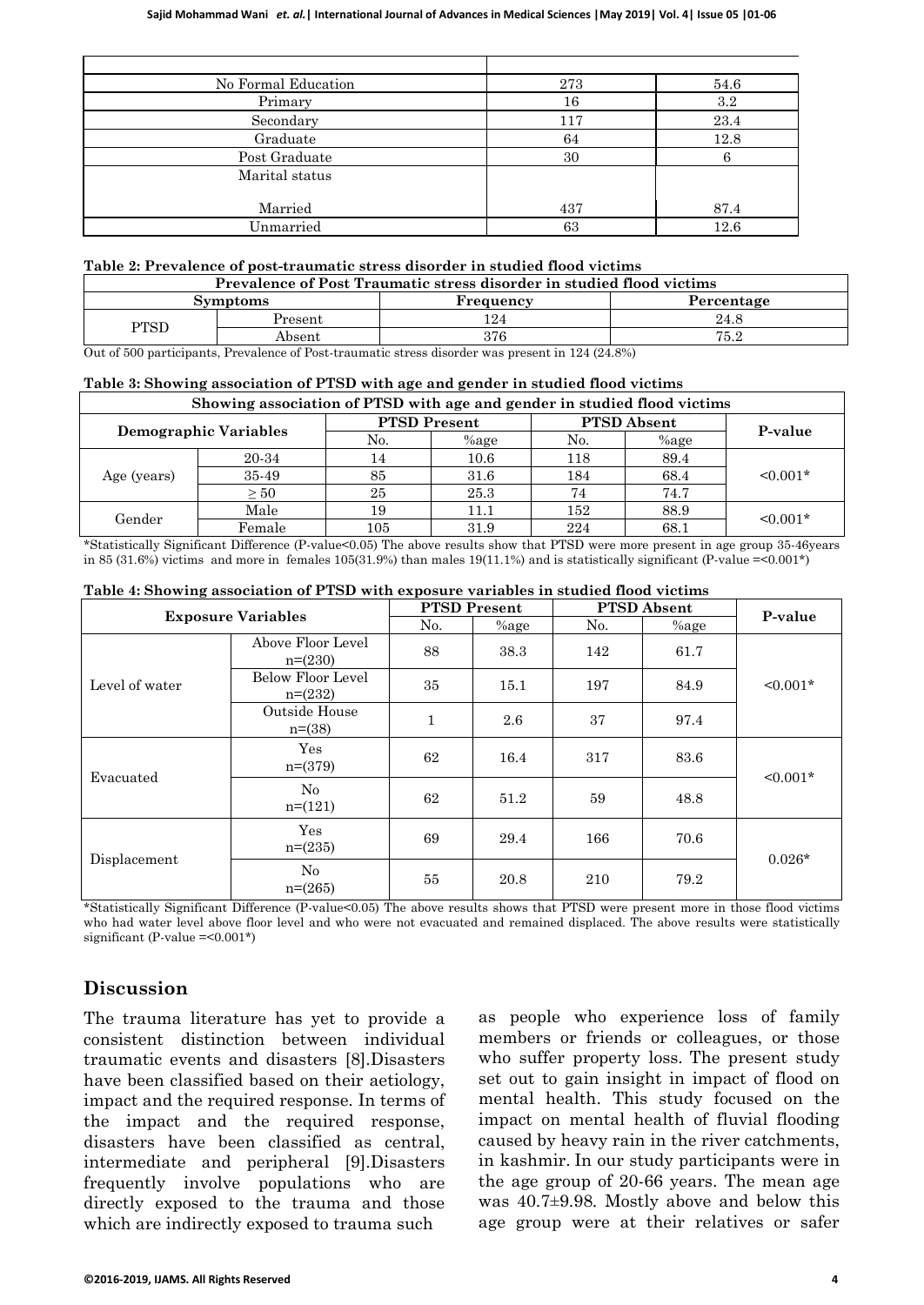places. We decided to conduct the study three month after the event, so that the initial reaction of fear, despair, anger, frustration, confusion which were very much a part, though transitory phenomena in the post disaster period, which in majority cases settle down within sometime. In our study it has been observed that about 24.8% had posttraumatic stress disorder.

A number of studies have shown a range of symptoms resulting from flooding. Micheal et al found almost similar results in their study in which the prevalence of clinically significant PTSD was 21% [10] .Post traumatic stress disorders were found more in females than in males. This in in concordance with many other studies showing that females have a higher risk of developing mental illness especially PTSD after the flooding [11, 12].

Studies have suggested that women have greater emotional attachment with home than men [13]. Those participants who had water above floor level were seems to have more PTSD. This is in concordance with other studies found the higher water levels are significantly associated with mental illness among the victims of the floods which is consistent with our findings. Victims who had higher levels of water in their homes suffered more post traumatic disorder than those with lower levels of water in their homes [14, 15].

The explanation for the above results might be that exposure to higher level of water in their homes, frightens the individuals as well as fear of loss of object and property belonging to them which has a sentimental and symbolic value, might have become a cause of mental illness. In our study it was seen that individuals who were not evacuated from their homes during the floods had more PTSD than who were evacuated.

They remained in their houses and continuously suffered from stress because of fear of death. The influence of social support, coping strategies and early intervention and medication in the development of mental distress are needed to improve the mental health strategy of the disaster preparedness program. It is necessary to strengthen mental health care and psychological consultation facilities, in order to control and prevent mental illness. This will reduce the number of long term psychological cases. Health education and health promotion are vital in increasing mental health knowledge among the population. Education regarding disaster management and early forecasting will help people to improve their coping strategy. It is our hope that future research will identify resources of communities that are beneficial to decrease mental health problems after a traumatic event.

## **References**

- 1. World health organization (1992) psychosocial consequences of disasters prevention and management. Geneva: World health organization.
- 2. Bullman TA, Kang HK (1994) "Posttraumatic stress disorder and the risk of traumatic deaths among Vietnam veterans", J Nerv. Ment. Dis, 182 (11): 604-610.
- 3. Mohandas E (2009) Roadmap to Indian Psychiatry. Indian J Psychiatry, 51:173.
- 4. Nia U, Hassan , Hassan M(2007) PTSD, Depression, fear and avoidance in destitute women, earthquake survivors of NEFP, Pakistan, J Pak psych soc, 4:44-9
- 5. Yaseem F (2014) Kashmir floods an international disaster, Govt. Rising Kashmir.
- 6. Tierney K, Lindell MK and Perry RW (2001) Facing the Unexpected: Disaster Preparedness and Response in the United States. Washington, DC: Joseph Henry Press.
- 7. Norris FH, Friedman MJ, Watson PJ 60,000 disaster victims speak: Part II. Summary and implications of the disaster.
- 8. EL Quarantelli (1995) International Journal Mass Emergrncies and Disasters,13(3):221-229
- 9. Green BL (1982) Assessing levels of psychological impairment following disaster. Journal of Nervous and Mental Disease, 170:544-552.
- 10.Tobin GA (2005) Distress and disasters: Positive outcomes of the great Midwestern floods of 1993. Journal of Contemporary Water Research & Education, 130(1):49-60
- 11.Elaine Enarson, Betty Hearn Morrow Women Will Rebuild Miami (1998) A Case Study of Feminist Response to Disaster, The Gendered Terrain of Disaster.